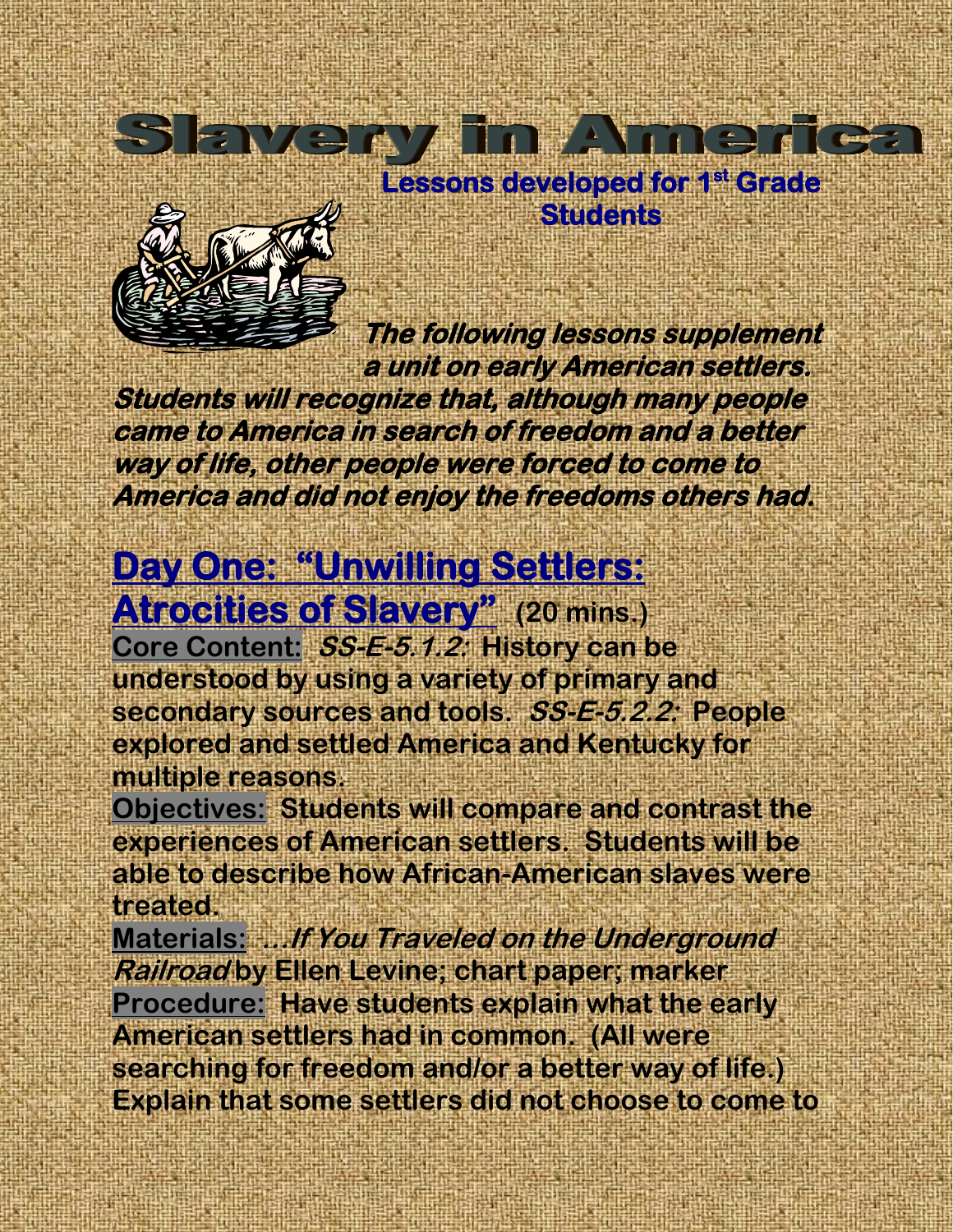**America but were forced to come as slaves. Read "What did it mean to be a slave?" in the book …If You Traveled on the Underground Railroad. List the atrocities of slavery on chart paper. Have students compare their own lives to the lives of enslaved people.**

**Assessment: Observation/Participation**

## **Day Two: "The Underground Railroad" (20 mins.)**

**Core Content: SS-E-2.4.1: As cultures emerge and develop, conflict and competition (e.g.,** 

**disagreements, arguments, stereotypes, prejudice) may occur. SS-E-5.1.2: History can be understood by using a variety of primary and secondary sources and tools.**

**Objectives: Students will identify Harriet Tubman and others who fought against slavery. Students will be able to explain how the Underground Railroad worked.**

**Materials: Harriet Tubman and the Freedom Train by Sharon Gayle; list from yesterday; chart paper; marker**

**Procedure: Review the atrocities of slavery list from yesterday's lesson. Explain that not everyone agreed with slavery. Introduce the term "Underground Railroad" and explain how the term was coined and how the system worked. Read Harriet Tubman and**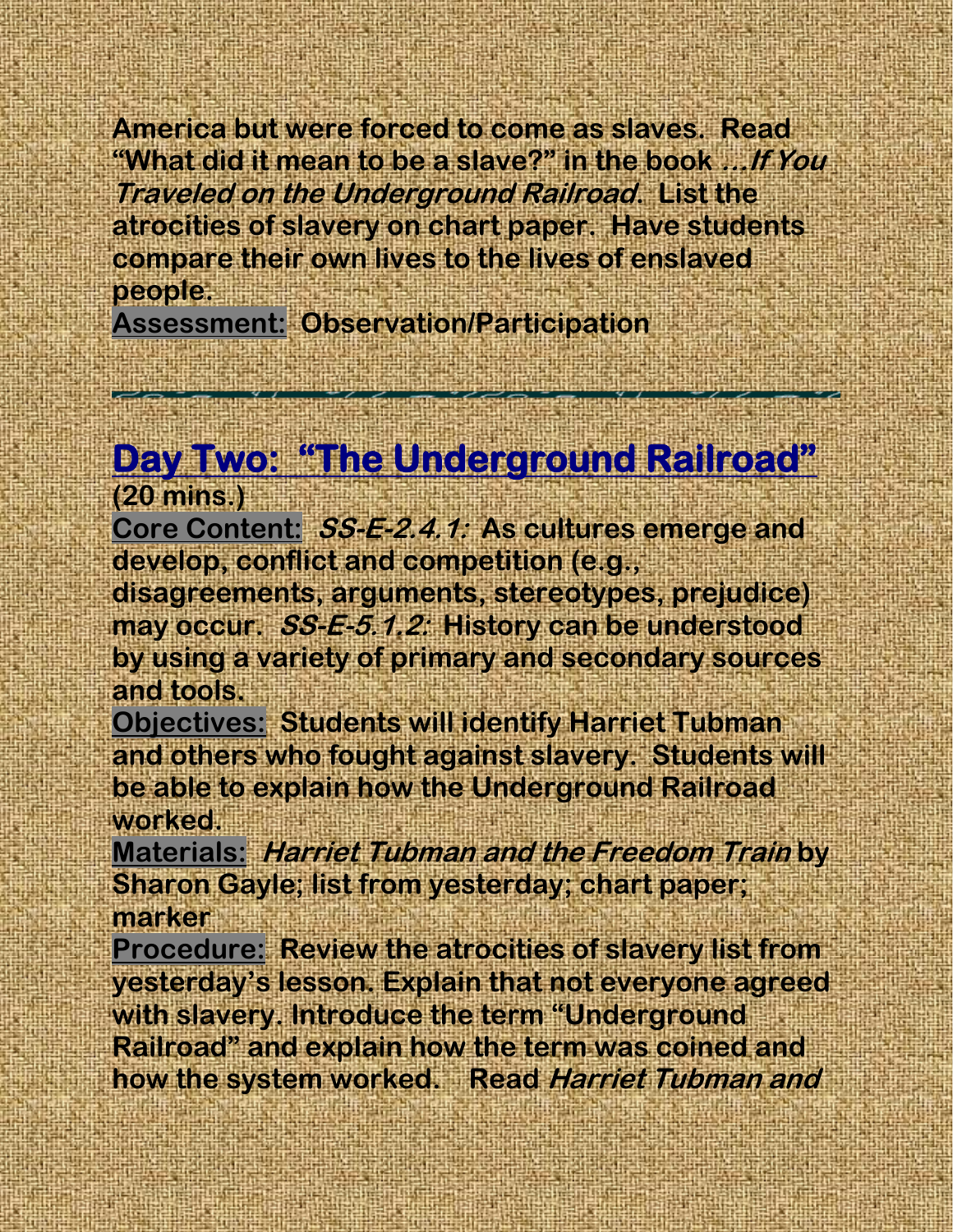**the Freedom Train. Have students suggest reasons why slaves wanted to run away and why others wanted to help them. List some characteristics of a slave, a slave owner, and an abolitionist/conductor. Ask the question, "Who would you have been?" and have students explain their decisions. Assessment: Observation/Participation**

## **Day Three: "Passage to Freedom" (30**

**mins.) Core Content: SS-E-5.1.2: History can be understood by using a variety of primary and secondary sources and tools. AH-E-3.1.41: Create and perform using creative dramatics.**.

**Objective: Students will be able to use facts learned in class to reenact a plausible scene from the Underground Railroad.**

**Materials: Freedom River by Doreen Rappaport; lists from two prior days; group rubric**

**Procedure: Review the two lists created on Days One and Two. Read Freedom River to familiarize students with an actual Underground Railroad scene. Divide students into groups of four and assign them the roles of slave, slave owner, and Underground Railroad conductors. Have each group create and perform a short reenactment of an Underground Railroad scene.** 

**Assessment: Group rubric (participation and facts)**